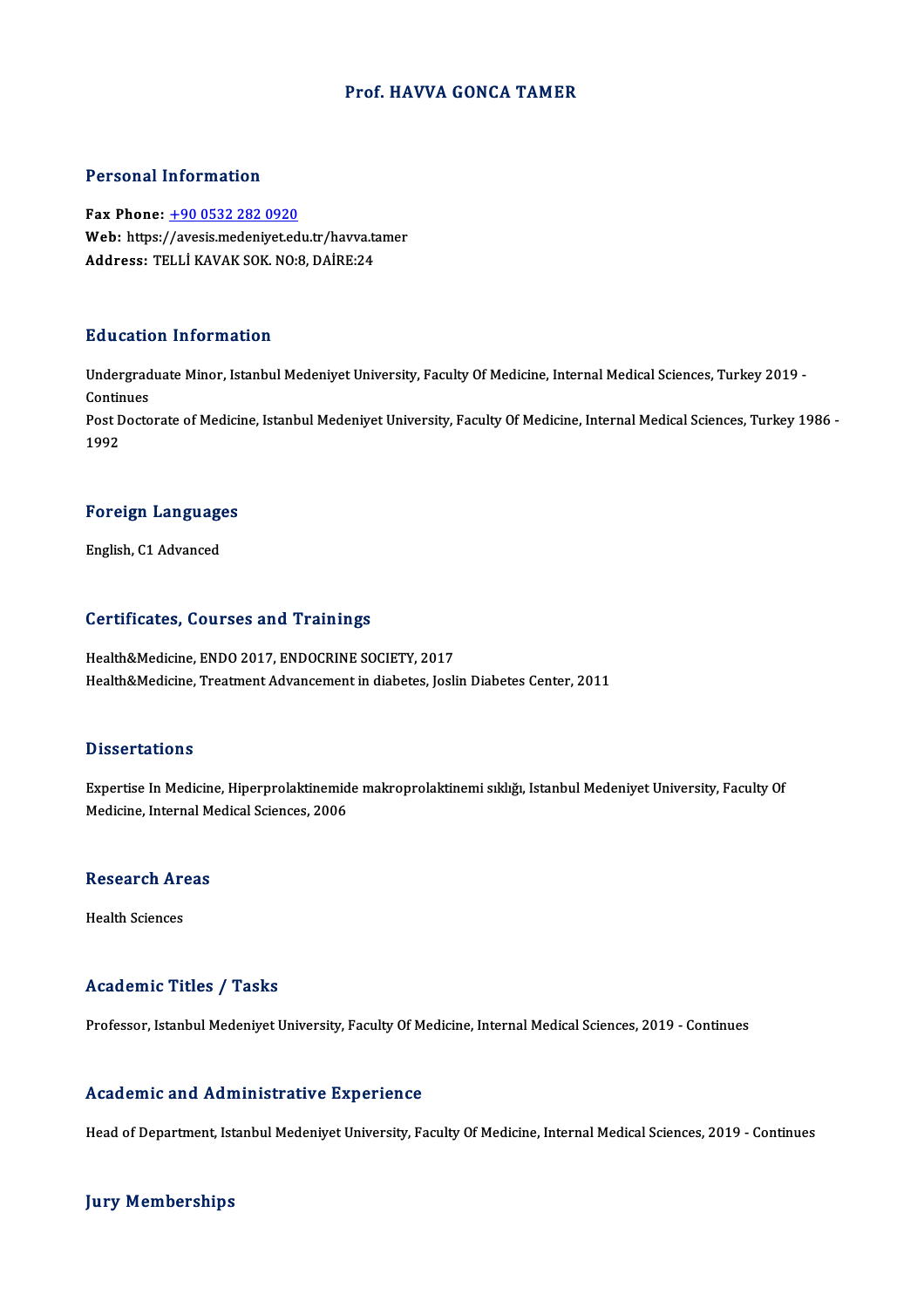Appointment Academic Staff, Appointment Academic Staff, İstanbul Medeniyet Üniversitesi, March, 2021

### Articles Published in Journals That Entered SCI, SSCI and AHCI Indexes

- rticles Published in Journals That Entered SCI, SSCI and AHCI Indexes<br>I. The relationship between glycated hemoglobin and blood glucose levels of 75 and 100 gram oral<br>Susses televance test during gestational diabetes diagn glucose tolerance test during gestational diabetes diagnosis The relationship between glycated hemoglobin and blood glucose levels of 75 and 100 gram ora<br>glucose tolerance test during gestational diabetes diagnosis<br>Mert M., Purcu S., Soyluk O., Okuturlar Y., Karakaya P., Tamer G., A International Journal of Clinical and Experimental Medicine, vol.8, no.8, pp.13335-13340, 2015 (Journal Indexed in SCI) Mert M., Purcu S., Soyluk O., Okuturlar Y., Karakaya P., Tamer G., Adas M., Ekin M., Hatipoglu S., Ure O. S., et al. International Journal of Clinical and Experimental Medicine, vol.8, no.8, pp.13335-13340, 2015 (Journal Index<br>SCI)<br>II. MECHANISMS IN ENDOCRINOLOGY Vitamin D as a potential contributor in endocrine health and<br>disease
- SCI)<br>MECHAN<br>disease<br>Museorii MECHANISMS IN ENDOCRINOLOGY Vitamin D as a potential contributor in endocrine heal<sup>.</sup><br>disease<br>Muscogiuri G., Mitri J., Mathieu C., Badenhoop K., Tamer G., Orio F., Mezza T., Vieth R., Colao A., Pittas A.<br>FUROPEAN JOURNAL O

disease<br>Muscogiuri G., Mitri J., Mathieu C., Badenhoop K., Tamer G., Orio F., Mezza T., Vieth R., Cola<br>EUROPEAN JOURNAL OF ENDOCRINOLOGY, vol.171, no.3, 2014 (Journal Indexed in SCI)<br>Annligation of alternative anthronometr Muscogiuri G., Mitri J., Mathieu C., Badenhoop K., Tamer G., Orio F., Mezza T., Vieth R., Colao A., Pittas A.<br>EUROPEAN JOURNAL OF ENDOCRINOLOGY, vol.171, no.3, 2014 (Journal Indexed in SCI)<br>III. Application of alternative

- EUROPEAN JOURNAL OF ENDOCRINOLOGY, vol.171, no.3, 2014<br>Application of alternative anthropometric measure-me<br>Sağun G., OĞUZ A., Karagöz E., Filizer A. T. , Tamer G., MESCİ B.<br>Clinics vol.60, no.5, np.347, 353, 2014 (Journal Application of alternative anthropometric measure-ments to pred<br>Sağun G., OĞUZ A., Karagöz E., Filizer A. T. , Tamer G., MESCİ B.<br>Clinics, vol.69, no.5, pp.347-353, 2014 (Journal Indexed in SCI Expanded)<br>Role of vitamin B. Sağun G., OĞUZ A., Karagöz E., Filizer A. T. , Tamer G., MESCİ B.<br>Clinics, vol.69, no.5, pp.347-353, 2014 (Journal Indexed in SCI Expanded)<br>IV. Role of vitamin D in the immune system D vitamininin immun sistemdeki rolu<br>Tam
- Clinics, vol.69, no.5<br>Role of vitamin I<br>Tamer G., Mesçi B.<br>Turkish Journal of Tamer G., Mesçi B.<br>Turkish Journal of Endocrinology and Metabolism, vol.17, no.1, pp.5-7, 2013 (Journal Indexed in SCI Expanded)

- Tamer G., Mesçi B.<br>Turkish Journal of Endocrinology and Metabolism, vol.17, no.1, pp.5-7, 2013 (Journal Indexed in SCI Expanded)<br>V. Skin autoreactivity in Hashimoto's thyroiditis patients without urticaria: autologous seru Turkish Journal of Endocrinology and Metabolism, vol.17, no.1, pp.5-7, 2013 (Journal Indexed<br>Skin autoreactivity in Hashimoto's thyroiditis patients without urticaria: autologo<br>positivity correlation with thyroid antibodie Skin autoreactivity in Hashimoto's thyroiditis patients without urticaria:<br>positivity correlation with thyroid antibodies, sonographical volume and<br>Turkoglu Z., Zindanci I., Turkoglu O., Can B., Kavala M., Tamer G., Ulucay positivity correlation with thyroid antibodies, sonographical volume and grading.<br>Turkoglu Z., Zindanci I., Turkoglu O., Can B., Kavala M., Tamer G., Ulucay V., Akyer E.<br>European journal of dermatology : EJD, vol.22, no.3,
- VI. Prevalence of pituitary adenomas inmacroprolactinemic patientsmay be higher than it is presumed European journal of dermatology : EJD, vol.22, no.3, pp.345-50, 2012 (Journal Indexed in SCI Expanded)<br>Prevalence of pituitary adenomas in macroprolactinemic patients may be higher than it is presun<br>Tamer G., TELCİ A. G. S Prevalence of pituitary adenomas in macroprolactinemic pati<br>Tamer G., TELCİ A. G. S. , Mert M., KUBAT ÜZÜM A., Aral F., Tanakol R.,<br>ENDOCRINE, vol.41, no.1, pp.138-143, 2012 (Journal Indexed in SCI)<br>Is vitamin D. defisions Tamer G., TELCİ A. G. S. , Mert M., KUBAT ÜZÜM A., Aral F., Tanakol R., Yarman S., Boztepe H., Colak N., Alagol F.<br>ENDOCRINE, vol.41, no.1, pp.138-143, 2012 (Journal Indexed in SCI)<br>VII. Is vitamin D deficiency an independ
- ENDOCRINE, vol.41, no.1, pp.138-143, 2012 (Journal Indexed in SCI)<br>VII. Is vitamin D deficiency an independent risk factor for obesity and abdominal obesity in women?<br>Tamer G., Mesci B., Tamer I., Kilic D., Arik S. Is vitamin D deficiency an independent risk factor for obesity and<br>Tamer G., Mesci B., Tamer I., Kilic D., Arik S.<br>Endokrynologia Polska, vol.63, pp.196-201, 2012 (Journal Indexed in SCI)<br>Polative Vitamin D Insufficiancy i
- Tamer G., Mesci B., Tamer I., Kilic D., Arik S.<br>Endokrynologia Polska, vol.63, pp.196-201, 2012 (Journal Indexed in<br>VIII. Relative Vitamin D Insufficiency in Hashimoto's Thyroiditis<br>Tamer C. Arik S. Tamer J. Cokeett D. Endokrynologia Polska, vol.63, pp.196<br>Relative Vitamin D Insufficiency<br>Tamer G., Arik S., Tamer I., Coksert D.<br>THYPOID Vol.21, no 8, np.901, 906, 26 Relative Vitamin D Insufficiency in Hashimoto's Thyroiditi:<br>Tamer G., Arik S., Tamer I., Coksert D.<br>THYROID, vol.21, no.8, pp.891-896, 2011 (Journal Indexed in SCI)<br>Effects of thunoid autoimmunity on abdominal abosity and Tamer G., Arik S., Tamer I., Coksert D.<br>THYROID, vol.21, no.8, pp.891-896, 2011 (Journal Indexed in SCI)<br>IX. Effects of thyroid autoimmunity on abdominal obesity and hyperlipidaemia.
- Tamer G., Mert M., Tamer I., Mesci B., Kilic D., Arik S. Endokrynologia Polska, vol.62, pp.421-8, 2011 (Journal Indexed in SCI Expanded)

### Articles Published in Other Journals

- Iticles Published in Other Journals<br>I. Thelper 1 cytokines and their relationship with beta cell function in type 1 diabetes Thelper 1<br>sitekinleri ve tin 1 divebette bete büere fenksiveny ile iliskileri sitokinleri ve tip 1 diyabette beta hücre fonksiyonu ile ilişkileri<br>sitokinleri ve tip 1 diyabette beta hücre fonksiyonu ile ilişkileri<br>Tamar Gulabilan Basak Bulban Bulbali Galdili Qulastlar Thelper 1 cytokines and their relationship with beta<br>sitokinleri ve tip 1 diyabette beta hücre fonksiyonu ile<br>Tamer G., Isbilen Basok B., Dogan B., Telci Caklili O., Kostek O.<br>Turkish Journal of Endoerinalogy and Matabelia sitokinleri ve tip 1 diyabette beta hücre fonksiyonu ile ilişkileri<br>Tamer G., Isbilen Basok B., Dogan B., Telci Caklili O., Kostek O.<br>Turkish Journal of Endocrinology and Metabolism, vol.24, no.3, pp.177-183, 2020 (Referee Tamer G., Isb<br>Turkish Jouri<br>Institutions)<br>Effect of vit Turkish Journal of Endocrinology and Metabolism, vol.24, no.3, pp.177-183, 2020 (Refereed Journals of Unstitutions)<br>II. Effect of vitamin D status on lipid profile in premenopausal women: a cross-sectional study<br>Temer G TE
- Institutions)<br>Effect of vitamin D status on lipid profile in premenopausal women: a cross-sec<br>Tamer G., TELCİ ÇAKLILI Ö., Gungor K., Kartal I., Sagun H. G. , Arik S., Cakir I. B. , Mutlu H. H.<br>CARDIQVASCULAR ENDOCRINOLOCY, Effect of vitamin D status on lipid profile in premenopausal women: a cross-secti<br>Tamer G., TELCİ ÇAKLILI Ö., Gungor K., Kartal I., Sagun H. G. , Arik S., Cakir I. B. , Mutlu H. H.<br>CARDIOVASCULAR ENDOCRINOLOGY, vol.6, no.2 Tamer G., TELCİ ÇAKLILI Ö., Gungor K., Kartal I., Sagun H. G. , Arik S., Cakir<br>CARDIOVASCULAR ENDOCRINOLOGY, vol.6, no.2, pp.86-91, 2017 (Journa<br>III. Pituitary infiltration by non-Hodgkin's lymphoma: A case report<br>Tomor C.
- CARDIOVASCULAR ENDO<br>Pituitary infiltration by<br>Tamer G., Kartal I., Aral F.<br>Journal of Medical Case B. Tamer G., Kartal I., Aral F.<br>Journal of Medical Case Reports, vol.3, 2009 (Refereed Journals of Other Institutions)